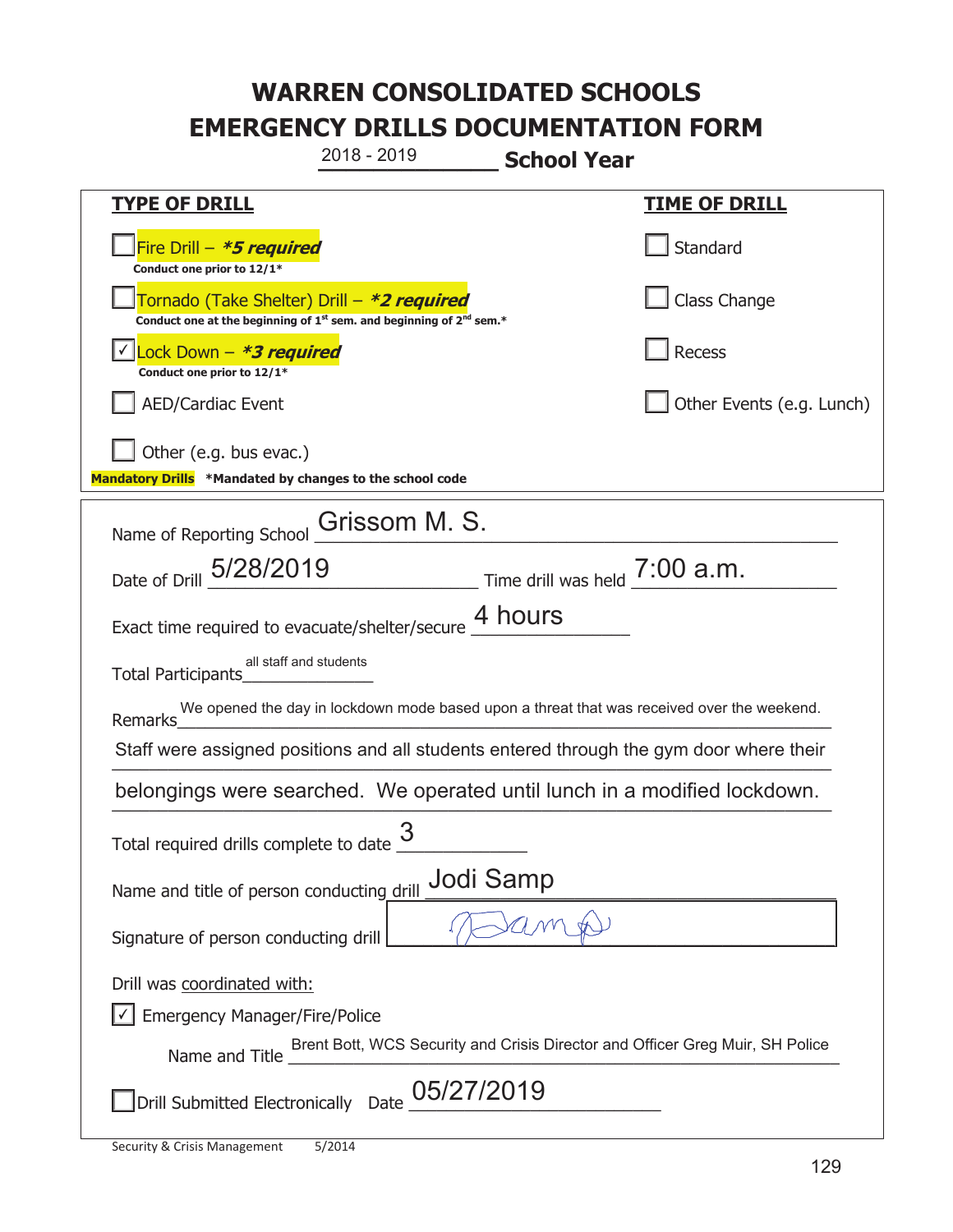|                                                                                            | 2018-2019                                                                                                                                                                                                                                                                                                                         | <b>School Year</b> |                           |
|--------------------------------------------------------------------------------------------|-----------------------------------------------------------------------------------------------------------------------------------------------------------------------------------------------------------------------------------------------------------------------------------------------------------------------------------|--------------------|---------------------------|
| <b>TYPE OF DRILL</b>                                                                       |                                                                                                                                                                                                                                                                                                                                   |                    | <b>TIME OF DRILL</b>      |
| <u>√ <mark>Fire Drill – <i>*<b>5 required</b></i></mark></u><br>Conduct one prior to 12/1* |                                                                                                                                                                                                                                                                                                                                   |                    | Standard                  |
| Tornado (Take Shelter) Drill – *2 required                                                 | Conduct one at the beginning of 1 <sup>st</sup> sem. and beginning of 2 <sup>nd</sup> sem.*                                                                                                                                                                                                                                       |                    | Class Change              |
| Lock Down - <b>*3 required</b><br>Conduct one prior to 12/1*                               |                                                                                                                                                                                                                                                                                                                                   |                    | <b>Recess</b>             |
| <b>AED/Cardiac Event</b>                                                                   |                                                                                                                                                                                                                                                                                                                                   |                    | Other Events (e.g. Lunch) |
| Other (e.g. bus evac.)<br>Mandatory Drills *Mandated by changes to the school code         |                                                                                                                                                                                                                                                                                                                                   |                    |                           |
| Name of Reporting School                                                                   | <b>Grissom Middle School</b>                                                                                                                                                                                                                                                                                                      |                    |                           |
| Date of Drill 4/10/19                                                                      | $\frac{12:00}{\frac{12:00}{\frac{12:00}{\frac{12:00}{\frac{12:00}{\frac{12:00}{\frac{12:00}{\frac{12:00}{\frac{12:00}{\frac{12:00}{\frac{12:00}{\frac{12:00}{\frac{12:00}{\frac{12:00}{\frac{12:00}{\frac{12:00}{\frac{12:00}{\frac{12:00}{\frac{12:00}{\frac{12:00}{\frac{12:00}{\frac{12:00}{\frac{12:00}{\frac{12:00}{\frac{1$ |                    |                           |
| Exact time required to evacuate/shelter/secure $\frac{3 \text{ min}}{2}$                   |                                                                                                                                                                                                                                                                                                                                   |                    |                           |
| 880<br>Total Participants_                                                                 |                                                                                                                                                                                                                                                                                                                                   |                    |                           |
| Remarks                                                                                    | <u>and the state of the state of the state of the state of the state of the state of the state of the state of the state of the state of the state of the state of the state of the state of the state of the state of the state</u>                                                                                              |                    |                           |
|                                                                                            |                                                                                                                                                                                                                                                                                                                                   |                    |                           |
| Total required drills complete to date                                                     | 5 fire drills                                                                                                                                                                                                                                                                                                                     |                    |                           |
| Name and title of person conducting drill                                                  | Jodi Samp                                                                                                                                                                                                                                                                                                                         |                    |                           |
| Signature of person conducting drill                                                       |                                                                                                                                                                                                                                                                                                                                   |                    |                           |
| Drill was coordinated with:<br><b>Emergency Manager/Fire/Police</b>                        | Name and Title Joseph Konal, Principal                                                                                                                                                                                                                                                                                            |                    |                           |
| $\vee$ Drill Submitted Electronically Date $\frac{\rm 04/29/2019}$                         |                                                                                                                                                                                                                                                                                                                                   |                    |                           |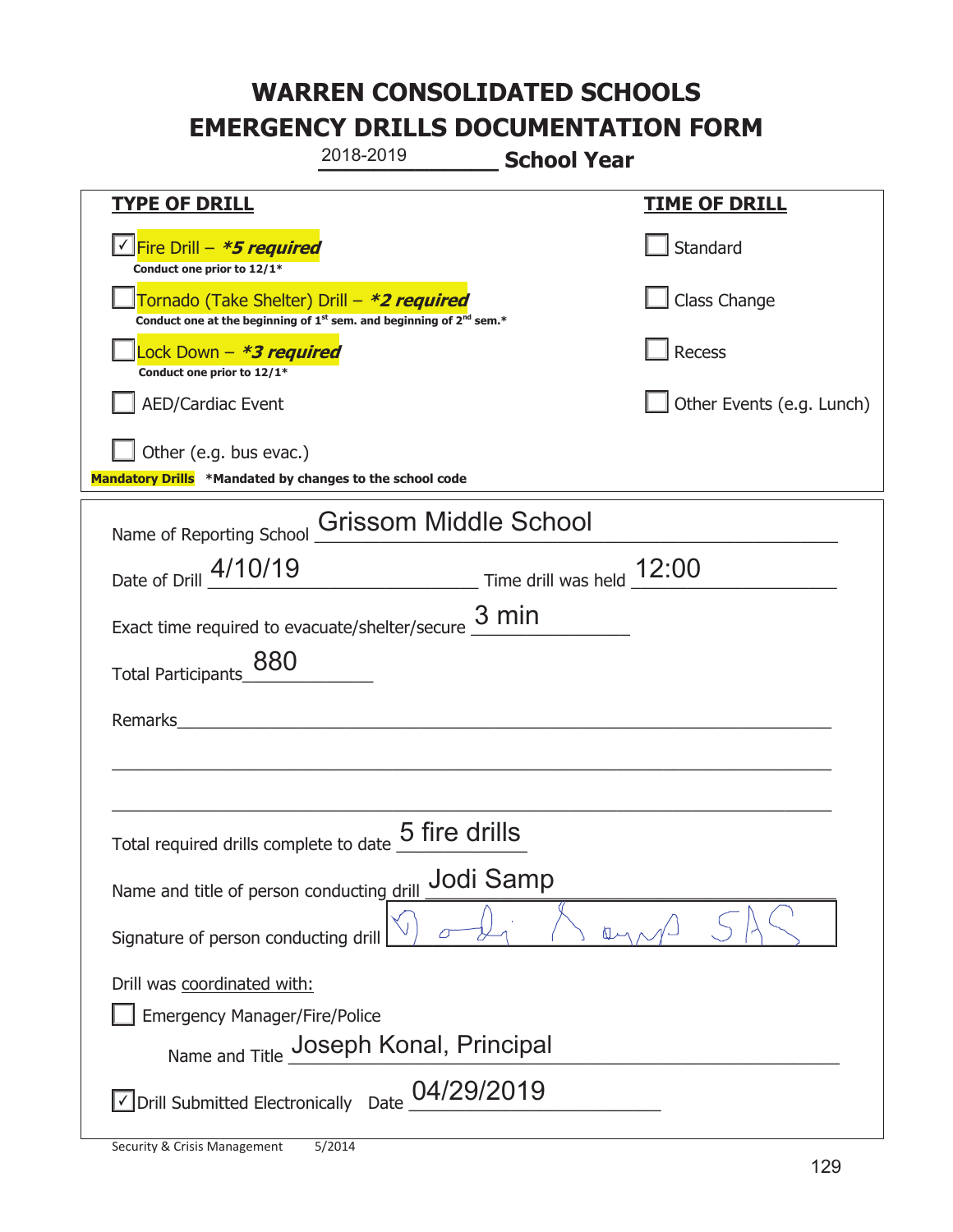|                                                                                    | 2018-2019                                                                                                                                 | <b>School Year</b>            |                                                                              |
|------------------------------------------------------------------------------------|-------------------------------------------------------------------------------------------------------------------------------------------|-------------------------------|------------------------------------------------------------------------------|
| <u>TYPE OF DRILL</u>                                                               |                                                                                                                                           |                               | <b>TIME OF DRILL</b>                                                         |
| Fire Drill - *5 required<br>Conduct one prior to 12/1*                             |                                                                                                                                           |                               | Standard                                                                     |
|                                                                                    | Tornado (Take Shelter) Drill – *2 required<br>Conduct one at the beginning of 1 <sup>st</sup> sem. and beginning of 2 <sup>nd</sup> sem.* |                               | Class Change                                                                 |
| ock Down – <b>*3 required</b><br>Conduct one prior to 12/1*                        |                                                                                                                                           |                               | Recess                                                                       |
| <b>AED/Cardiac Event</b>                                                           |                                                                                                                                           |                               | Other Events (e.g. Lunch)                                                    |
| Other (e.g. bus evac.)<br>Mandatory Drills *Mandated by changes to the school code |                                                                                                                                           |                               |                                                                              |
| Name of Reporting School                                                           | Grissom Middle School                                                                                                                     |                               |                                                                              |
| Date of Drill 03/21/2019                                                           |                                                                                                                                           | Time drill was held $1:50$ pm |                                                                              |
| Exact time required to evacuate/shelter/secure                                     |                                                                                                                                           | 00:02:15                      |                                                                              |
| 850<br>Total Participants                                                          |                                                                                                                                           |                               |                                                                              |
| Remarks All classrooms followed procedures as listed. Noted                        |                                                                                                                                           |                               |                                                                              |
|                                                                                    |                                                                                                                                           |                               | missing shelter sign in computer lab and it was replaced. Concerns expressed |
| again, regarding missing blinds on front office windows.                           |                                                                                                                                           |                               |                                                                              |
| Total required drills complete to date _1                                          |                                                                                                                                           |                               |                                                                              |
| Name and title of person conducting drill                                          |                                                                                                                                           | Jodi Samp                     |                                                                              |
| Signature of person conducting drill                                               |                                                                                                                                           |                               |                                                                              |
| Drill was coordinated with:<br><b>Emergency Manager/Fire/Police</b>                |                                                                                                                                           |                               |                                                                              |
|                                                                                    |                                                                                                                                           |                               |                                                                              |
|                                                                                    |                                                                                                                                           |                               |                                                                              |

t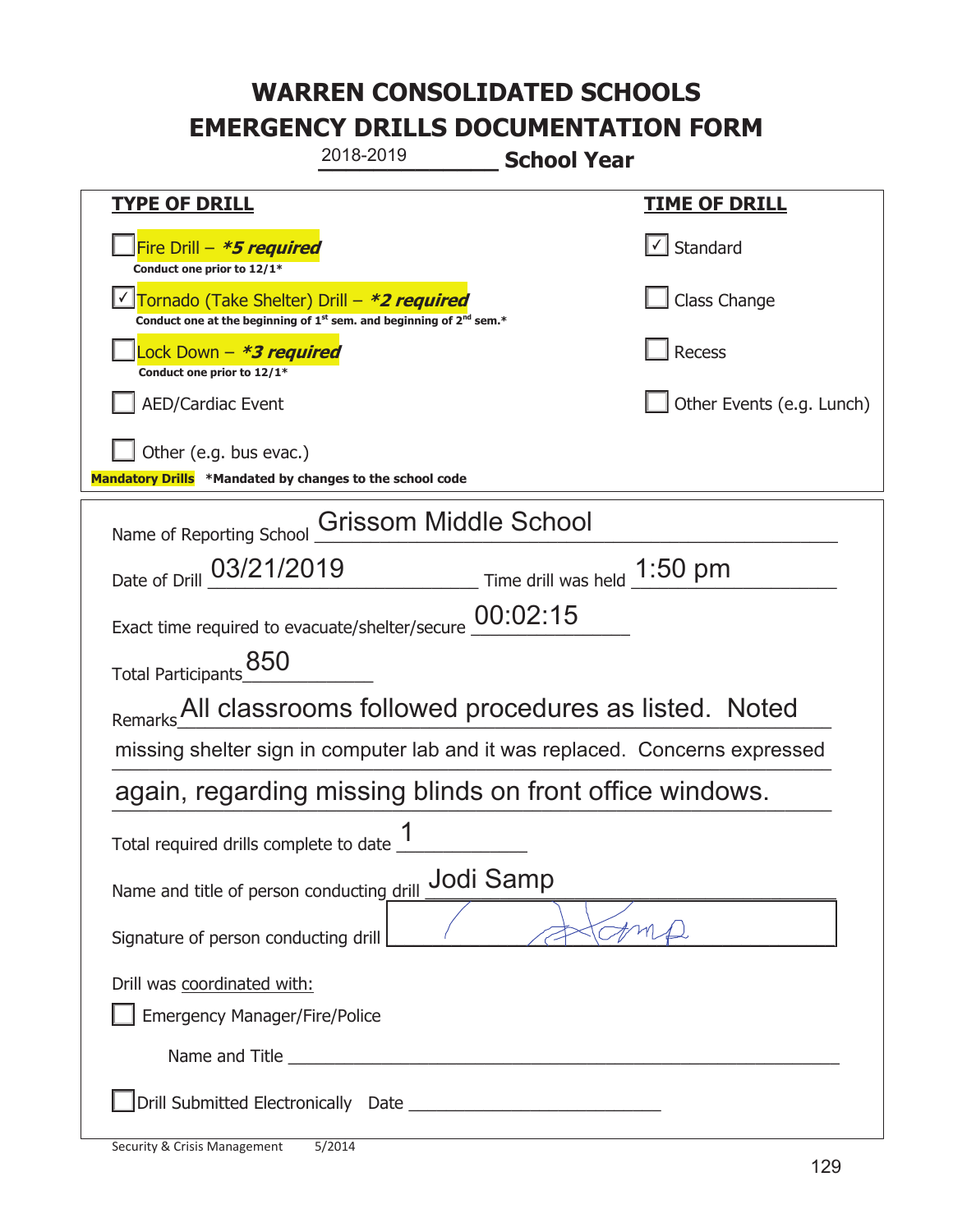|                                                                                                                                           | 2018/2019             | <b>School Year</b>          |                           |
|-------------------------------------------------------------------------------------------------------------------------------------------|-----------------------|-----------------------------|---------------------------|
| <b>TYPE OF DRILL</b>                                                                                                                      |                       |                             | <u>TIME OF DRILL</u>      |
| Fire Drill - *5 required<br>Conduct one prior to 12/1*                                                                                    |                       |                             | $\cup$ Standard           |
| Tornado (Take Shelter) Drill – *2 required<br>Conduct one at the beginning of 1 <sup>st</sup> sem. and beginning of 2 <sup>nd</sup> sem.* |                       |                             | Class Change              |
| Lock Down - <b>*3 required</b><br>Conduct one prior to 12/1*                                                                              |                       |                             | Recess                    |
| <b>AED/Cardiac Event</b>                                                                                                                  |                       |                             | Other Events (e.g. Lunch) |
| Other (e.g. bus evac.)<br>Mandatory Drills *Mandated by changes to the school code                                                        |                       |                             |                           |
| Name of Reporting School                                                                                                                  | Grissom Middle School |                             |                           |
| Date of Drill February 28, 19                                                                                                             |                       | Time drill was held $12:55$ |                           |
| Exact time required to evacuate/shelter/secure                                                                                            |                       | $3$ min.                    |                           |
| Total Participants_870                                                                                                                    |                       |                             |                           |
| Remarks Administers to lock cafeteria doors.                                                                                              |                       |                             |                           |
| Still need blinds for the windows in the                                                                                                  |                       |                             |                           |
| front office.                                                                                                                             |                       |                             |                           |
| Total required drills complete to date $\frac{5}{5}$                                                                                      |                       |                             |                           |
| Name and title of person conducting drill                                                                                                 |                       | Jodi Samp                   |                           |
| Signature of person conducting drill                                                                                                      |                       |                             |                           |
| Drill was coordinated with:                                                                                                               |                       |                             |                           |
| <b>Emergency Manager/Fire/Police</b><br>Name and Title _Joseph Konal                                                                      |                       |                             |                           |
|                                                                                                                                           |                       |                             |                           |
| $\sqrt{}$ Drill Submitted Electronically Date $\underline{\mathsf{M}}$ ar. 4, 2019                                                        |                       |                             |                           |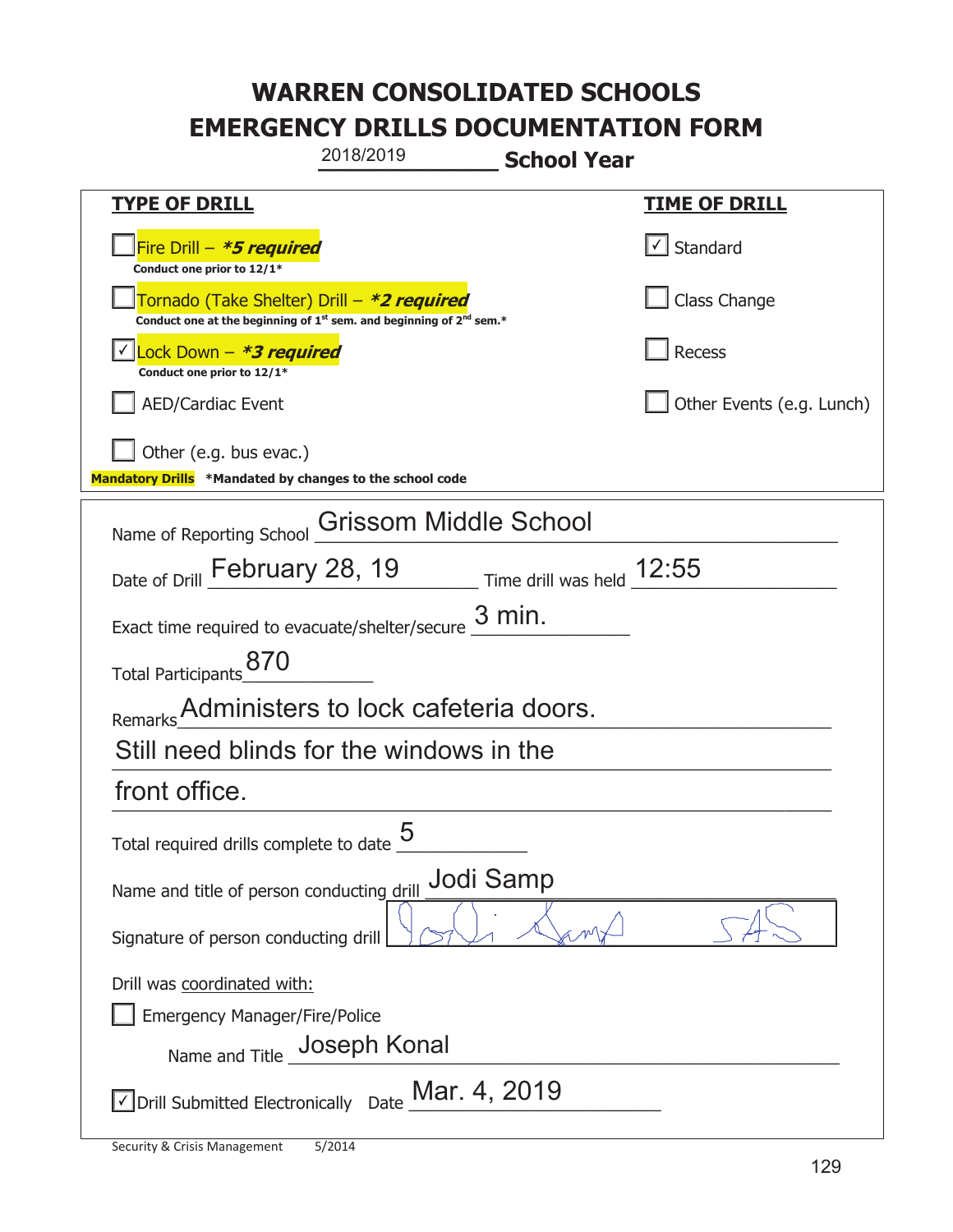|                                                                                                                                           | 2018-2019                                               | <b>School Year</b> |                                  |
|-------------------------------------------------------------------------------------------------------------------------------------------|---------------------------------------------------------|--------------------|----------------------------------|
| <b>TYPE OF DRILL</b>                                                                                                                      |                                                         |                    | <b>TIME OF DRILL</b>             |
| Fire Drill - *5 required<br>Conduct one prior to 12/1*                                                                                    |                                                         |                    | Standard                         |
| Tornado (Take Shelter) Drill – *2 required<br>Conduct one at the beginning of 1 <sup>st</sup> sem. and beginning of 2 <sup>nd</sup> sem.* |                                                         |                    | Class Change                     |
| Lock Down - *3 required<br>Conduct one prior to 12/1*                                                                                     |                                                         |                    | Recess                           |
| <b>AED/Cardiac Event</b>                                                                                                                  |                                                         |                    | $\cup$ Other Events (e.g. Lunch) |
| Other (e.g. bus evac.)<br>Mandatory Drills *Mandated by changes to the school code                                                        |                                                         |                    |                                  |
| Name of Reporting School <b>Grissom Middle School</b>                                                                                     |                                                         |                    |                                  |
| Date of Drill 10/9/2018                                                                                                                   | $\frac{12:15}{ }$ Time drill was held $\frac{12:15}{ }$ |                    |                                  |
| Exact time required to evacuate/shelter/secure $\frac{4 \text{ min}}{4}$ .                                                                |                                                         |                    |                                  |
| 860<br><b>Total Participants</b>                                                                                                          |                                                         |                    |                                  |
| Remarks                                                                                                                                   | <u> 1980 - Jan Barbara Barbara, manazarta da </u>       |                    |                                  |
|                                                                                                                                           |                                                         |                    |                                  |
|                                                                                                                                           |                                                         |                    |                                  |
| Total required drills complete to date LW                                                                                                 | two                                                     |                    |                                  |
| Name and title of person conducting drill                                                                                                 |                                                         | Jodi Samp          |                                  |
| Signature of person conducting drill                                                                                                      |                                                         |                    |                                  |
| Drill was coordinated with:                                                                                                               |                                                         |                    |                                  |
| <b>Emergency Manager/Fire/Police</b>                                                                                                      |                                                         |                    |                                  |
| Name and Title Mr. Konal, Principal                                                                                                       |                                                         |                    |                                  |
| Drill Submitted Electronically Date 10/9/2018                                                                                             |                                                         |                    |                                  |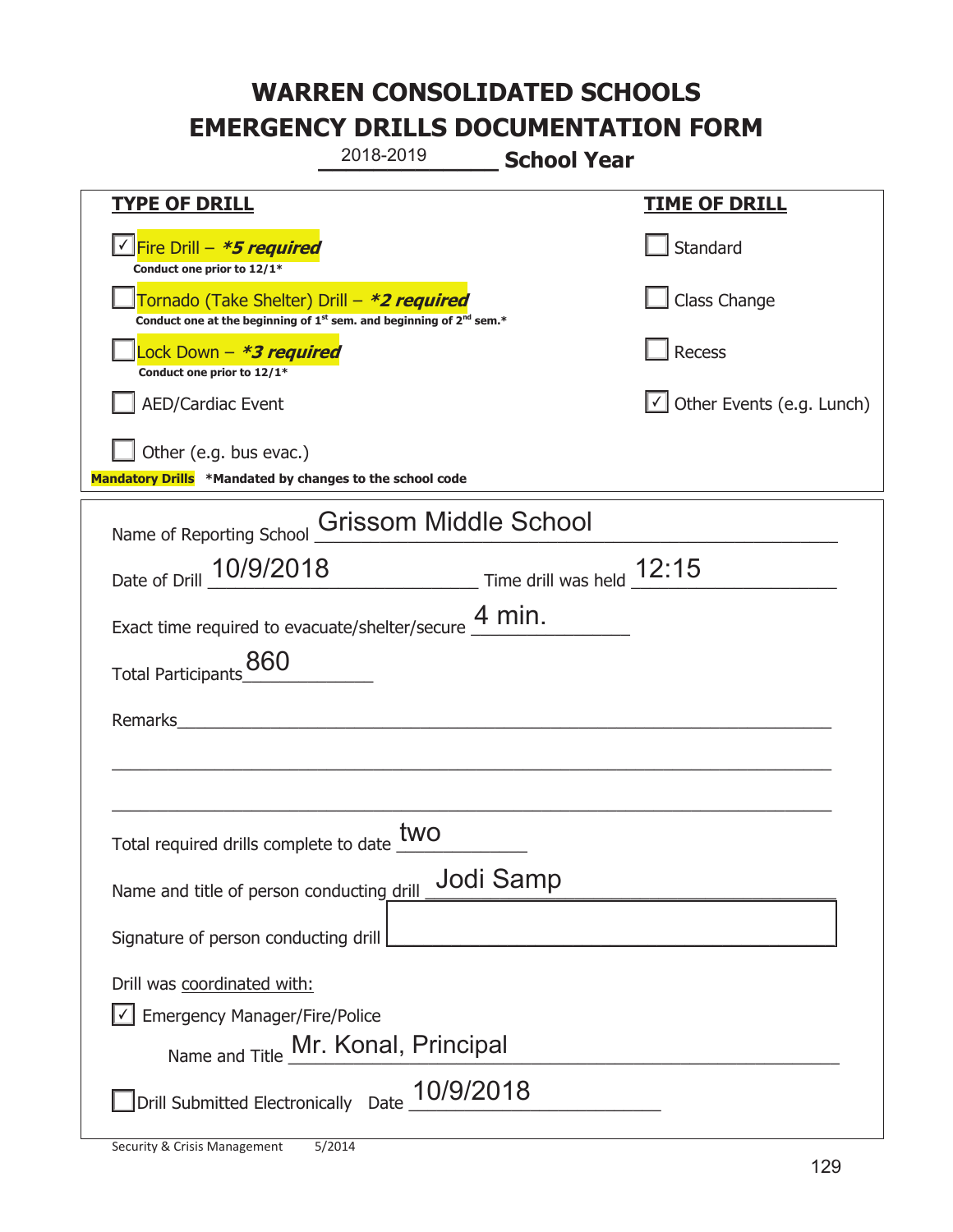**\_\_\_\_\_\_\_\_\_\_\_\_\_ School Year TYPE OF DRILL TIME OF DRILL**  侊Fire Drill – **\*5 required Conduct one prior to 12/1\***   $\boxed{\checkmark}$  Standard 侊Tornado (Take Shelter) Drill – **\*2 required Conduct one at the beginning of 1<sup>st</sup> sem. and beginning of 2<sup>nd</sup> sem.\*** Class Change 侊Lock Down – **\*3 required** ✔ **Conduct one prior to 12/1\* Recess** AED/Cardiac Event **AED/Cardiac Event Network Network Network Network Network Network Network Network Network Network Network Network Network Network Network Network Network Network Net** Other (e.g. bus evac.) **Mandatory Drills \*Mandated by changes to the school code**  Name of Reporting School Grissom Middle School Date of Drill \_\_\_\_\_\_\_\_\_\_\_\_\_\_\_\_\_\_\_\_\_\_\_\_\_\_\_\_\_ Time drill was held \_\_\_\_\_\_\_\_\_\_\_\_\_\_\_\_\_\_\_\_\_\_ 9/28/18 10:06 am Exact time required to evacuate/shelter/secure  $\underline{\text{00:}}01:45$ Total Participants 860 Remarks\_\_\_\_\_\_\_\_\_\_\_\_\_\_\_\_\_\_\_\_\_\_\_\_\_\_\_\_\_\_\_\_\_\_\_\_\_\_\_\_\_\_\_\_\_\_\_\_\_\_\_\_\_\_\_\_\_\_\_\_\_\_\_\_\_\_\_\_\_\_ The deadbolt from room 309 into room 307 does NOT work, Room 202 is missing a blind slat on the window,  $\mathcal{L}_\text{max}$  and  $\mathcal{L}_\text{max}$  and  $\mathcal{L}_\text{max}$  and  $\mathcal{L}_\text{max}$  and  $\mathcal{L}_\text{max}$  and  $\mathcal{L}_\text{max}$ Total required drills complete to date  $\frac{3}{2}$ Name and title of person conducting drill **Samp** Signature of person conducting drill Drill was coordinated with: ܆ Emergency Manager/Fire/Police Name and Title **Latter and Structure**  $\sqrt{2}$  Drill Submitted Electronically Date  $\frac{10/10/18}{2}$ 2018 - 2019 om 314 and other corner classrooms that received the stationery blinds, the blinds DO NOT cover the entire windows. The door mullion on the central east door to café is still missing and we are unable to secure the ca The door between rooms 202 and 206 is missing a lock, Exterior gym doors do NOT close all the way unless pulled and the gym/building is accessible from the outside,